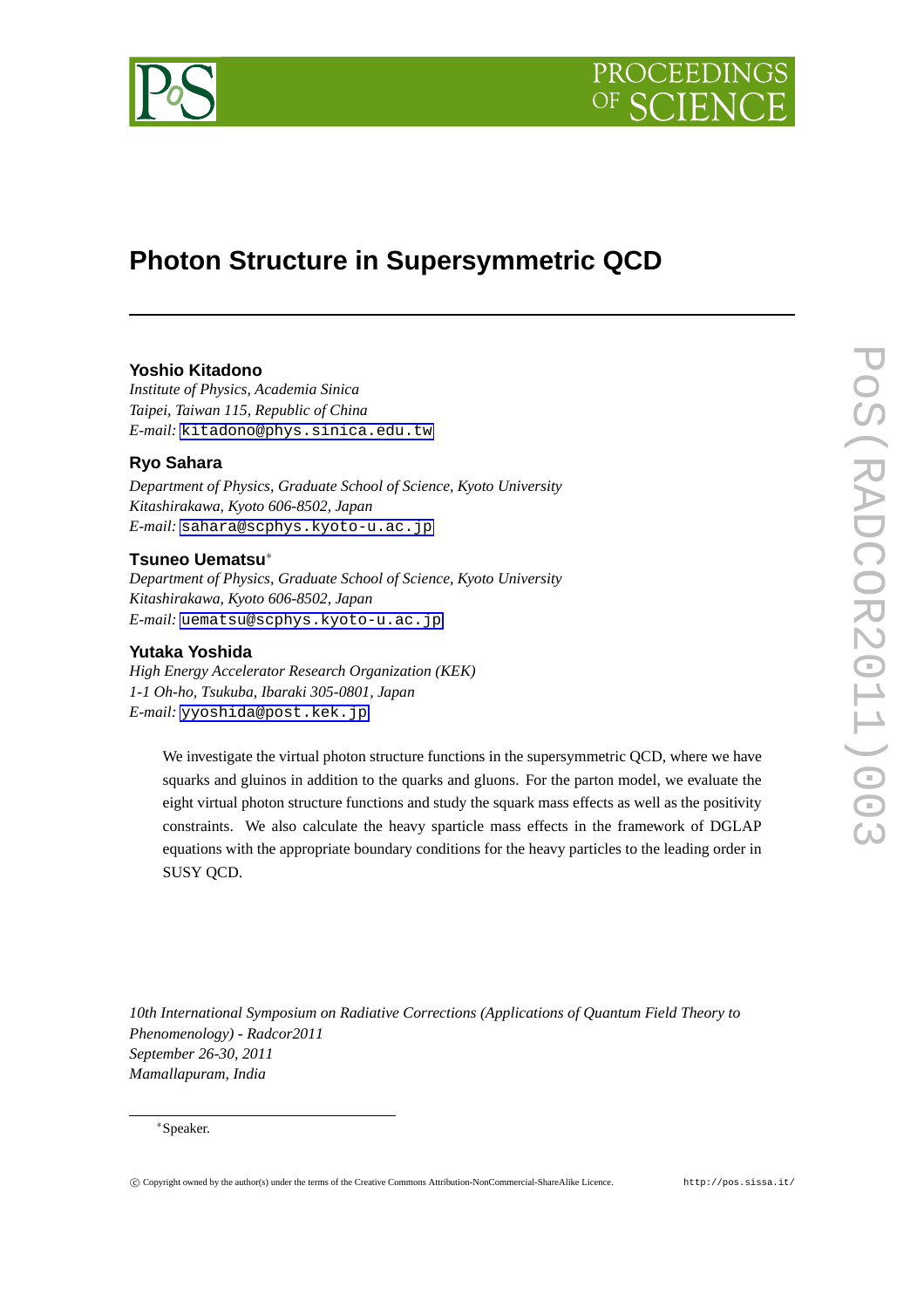#### **1. Introduction**

In the present talk we would like to discuss about the virtual photon structure functions in the supersymmetric (SUSY) QCD, where squarks and gluinos are present in addition to quarks and gluons. Here we particularly interested in the heavy particle mass effects on the parton distributions inside the virtual photon in SUSY QCD.

As is well known, the photon structure functions can be studied through the two-photon processes in the  $e^+e^-$  collision which dominate over one-photon annihilation processes at high energies [\[1,](#page-7-0) [2\]](#page-7-0). Here we consider the two-photon processes with double-tagging experiments where both of the outgoing *e* <sup>+</sup> and *e −* are detected. In particular we study the kinematical region in which one of the photons, which we call the 'probe photon', with the mass squared  $-q^2 = Q^2$ , is much heavier than the other one, 'target photon', with the mass squared  $-p^2 = P^2$ , which is in turn much larger than  $\Lambda_{QCD}^2$ , i.e.  $\Lambda_{QCD}^2 \ll P^2 \ll Q^2$ . In this kinematical region we can study the whole structure functions and the parton distributions, their shapes and magnitudes in perturbation theory.



**Figure 1:**  $e^+$  *e*<sup>−</sup> two-photon processes in supersymmetric QCD. The solid (dashed) line denotes the quark (squark), while the spiral (spiral-straight) line implies the gluon (gluino).

Some years ago the effects of supersymmetry on two-photon process were studied in the literature [\[3,](#page-7-0) [4,](#page-7-0) [5\]](#page-7-0). In 1983 Reya studied the SUSY effects in photon structure functions where the squark mass is less than 40 GeV [\[3\]](#page-7-0). The one-loop splitting functions for SUSY QCD were computed in refs. [\[6,](#page-7-0) [7\]](#page-7-0). Scott and Stirling studied the longitudinal photon structure function in SUSY QCD [\[8\]](#page-7-0). Ross and Weston investigated the evolution and threshold effects for the virtual photon structure functions [\[4\]](#page-7-0). In this paper based on the framework of treating heavy parton distributions [\[9,](#page-7-0) [10\]](#page-7-0) we reexamine the effects of the squarks and gluinos appearing in SUSY QCD (SQCD) on the photon structure functions to the leading order in SQCD which can be measured in the two-photon processes of  $e^+e^-$  collision illustrated in Fig.1.

#### **2. Squark contribution to the photon structure functions**

Before going to the study of the SUSY QCD radiative effects based on the  $Q^2$  evolution equation, it is worthwhile to investigate squark contributions to the photon structure functions through the pure QED interaction. We consider the virtual photon-photon forward scattering amplitude for  $\gamma(q) + \gamma(p) \rightarrow \gamma(q) + \gamma(p)$  illustrated in Fig.2. The *s*-channel helicity amplitudes are related to its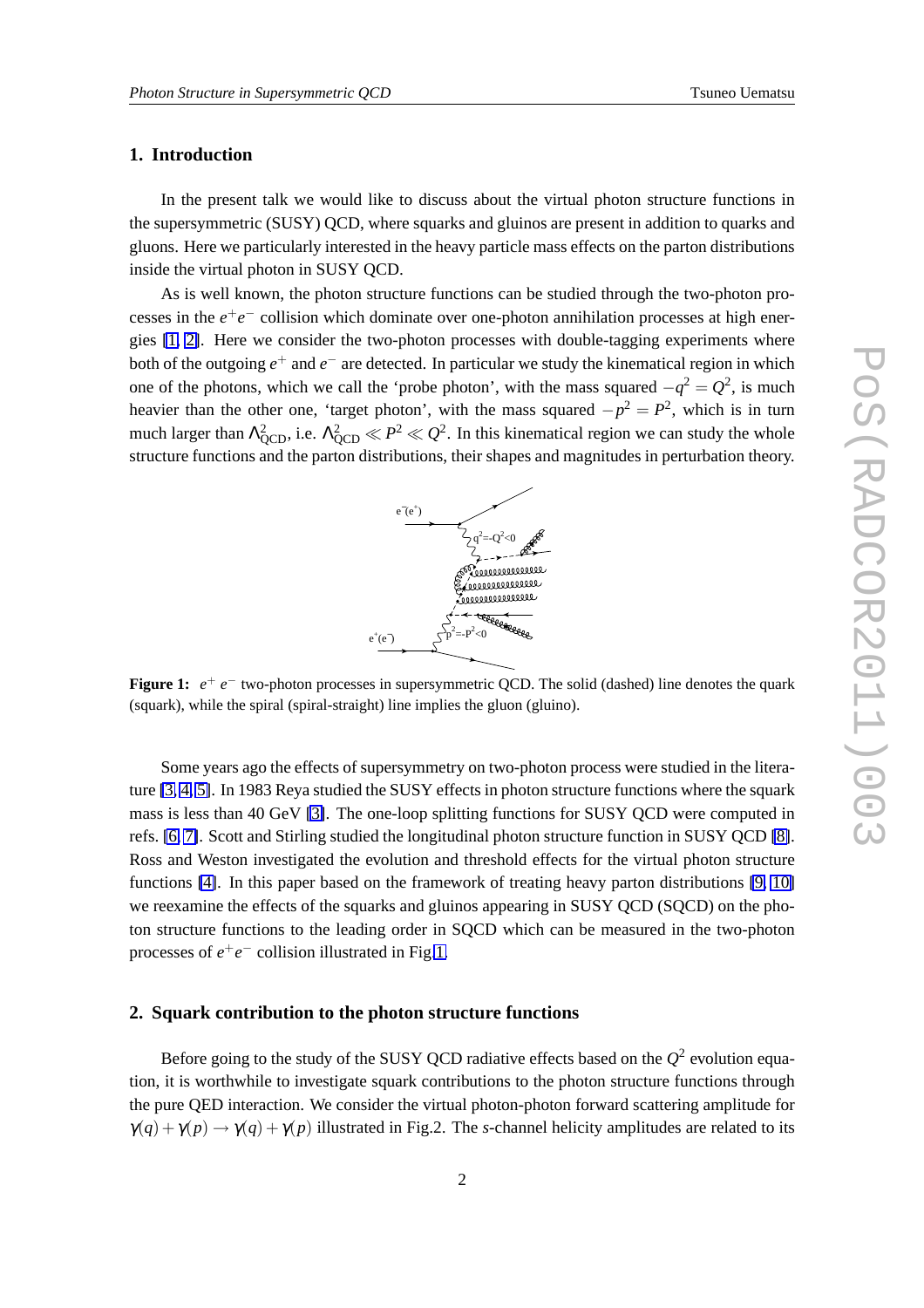absorptive part as follows:

$$
W(ab|a'b') = \varepsilon^*_{\mu}(a)\varepsilon^*_{\rho}(b)W^{\mu\nu\rho\sigma}\varepsilon_{\nu}(a')\varepsilon_{\sigma}(b'), \qquad (2.1)
$$

where

$$
W_{\mu\nu\rho\sigma}(p,q) = \frac{1}{\pi} \text{Im} T_{\mu\nu\rho\sigma}(p,q) , \qquad (2.2)
$$

and  $\varepsilon_u(a)$  represents the photon polarization vector with helicity *a*, and  $a = 0, \pm 1$ . Similarly for the other polarization vectors and we have  $a', b, b' = 0, \pm 1$ . Due to the angular momentum conservation, parity conservation and time reversal invariance, we have in total eight independent *s*-channel helicity amplitudes, which we may take as

$$
W(1,1|1,1), W(1,-1|1,-1), W(1,0|1,0), W(0,1|0,1), W(0,0|0,0),
$$
  
W(1,1|-1,-1), W(1,1|0,0), W(1,0|0,-1). (2.3)

The first five amplitudes are helicity-nonflip and the last three are helicity-flip. It is noted that the *s*-channel helicity-nonflip amplitudes are semi-positive, but not the helicity-flip ones. The photon-

**Figure 2:** Virtual photon-photon forward scattering with momenta  $q(p)$  and helicities  $a(b)$  and  $a'(b')$ 

 $p'$  p

photon scattering phenomenology is often discussed in terms of the photon structure functions instead of the *s*-channel helicity amplitudes. Budnev, Chernyak and Ginzburg [BCG] [\[11\]](#page-7-0) introduced the following eight independent structure functions, in terms of which the absorptive part of virtual photon-photon forward scattering,  $W^{\mu\nu\rho\sigma}$ , is written as,

$$
W_{\mu\nu\rho\sigma} = (T_{TT})_{\mu\nu\rho\sigma}W_{TT} + (T_{TT}^a)_{\mu\nu\rho\sigma}W_{TT}^a + (T_{TT}^{\tau})_{\mu\nu\rho\sigma}W_{TT}^{\tau} + (T_{LT})_{\mu\nu\rho\sigma}W_{LT}
$$
  
 
$$
+ (T_{TL})_{\mu\nu\rho\sigma}W_{TL} + (T_{LL})_{\mu\nu\rho\sigma}W_{LL} - (T_{TL}^{\tau})_{\mu\nu\rho\sigma}W_{TL}^{\tau} - (T_{TL}^{\tau a})_{\mu\nu\rho\sigma}W_{TL}^{\tau a}, \qquad (2.4)
$$

where  $T_i$ 's are the projection operators given in the Appendix of ref. [\[15\]](#page-7-0), and these eight structure functions are simply related to the s-channel helicity amplitudes as discussed in ref. [\[11\]](#page-7-0).

The structure functions are evaluated by multiplying the relevant projection operator to the structure tensor  $W_{\mu\nu\rho\sigma}$ . We note that the virtual photon structure functions  $F_1^{\gamma}$ ,  $F_2^{\gamma}$ ,  $F_L^{\gamma}$ ,  $g_1^{\gamma}$  and  $g_2^{\gamma}$ are related to the ones introduced by BCG in [\[11\]](#page-7-0) as

$$
F_1^{\gamma}(x, Q^2, P^2) = W_{TT} - \frac{1}{2}W_{TL}, \quad F_2^{\gamma}(x, Q^2, P^2) = \frac{x}{\tilde{\beta}^2} \left[ W_{TT} + W_{LT} - \frac{1}{2}W_{LL} - \frac{1}{2}W_{TL} \right],
$$
  
\n
$$
F_L^{\gamma}(x, Q^2, P^2) = F_2^{\gamma} - xF_1^{\gamma},
$$
  
\n
$$
g_1^{\gamma}(x, Q^2, P^2) = \frac{1}{\tilde{\beta}^2} \left[ W_{TT}^a - \sqrt{1 - \tilde{\beta}^2} W_{TL}^{\tau a} \right], \quad g_2^{\gamma}(x, Q^2, P^2) = -\frac{1}{\tilde{\beta}^2} \left[ W_{TT}^a - \frac{1}{\sqrt{1 - \tilde{\beta}^2}} W_{TL}^{\tau a} \right],
$$
\n(2.5)

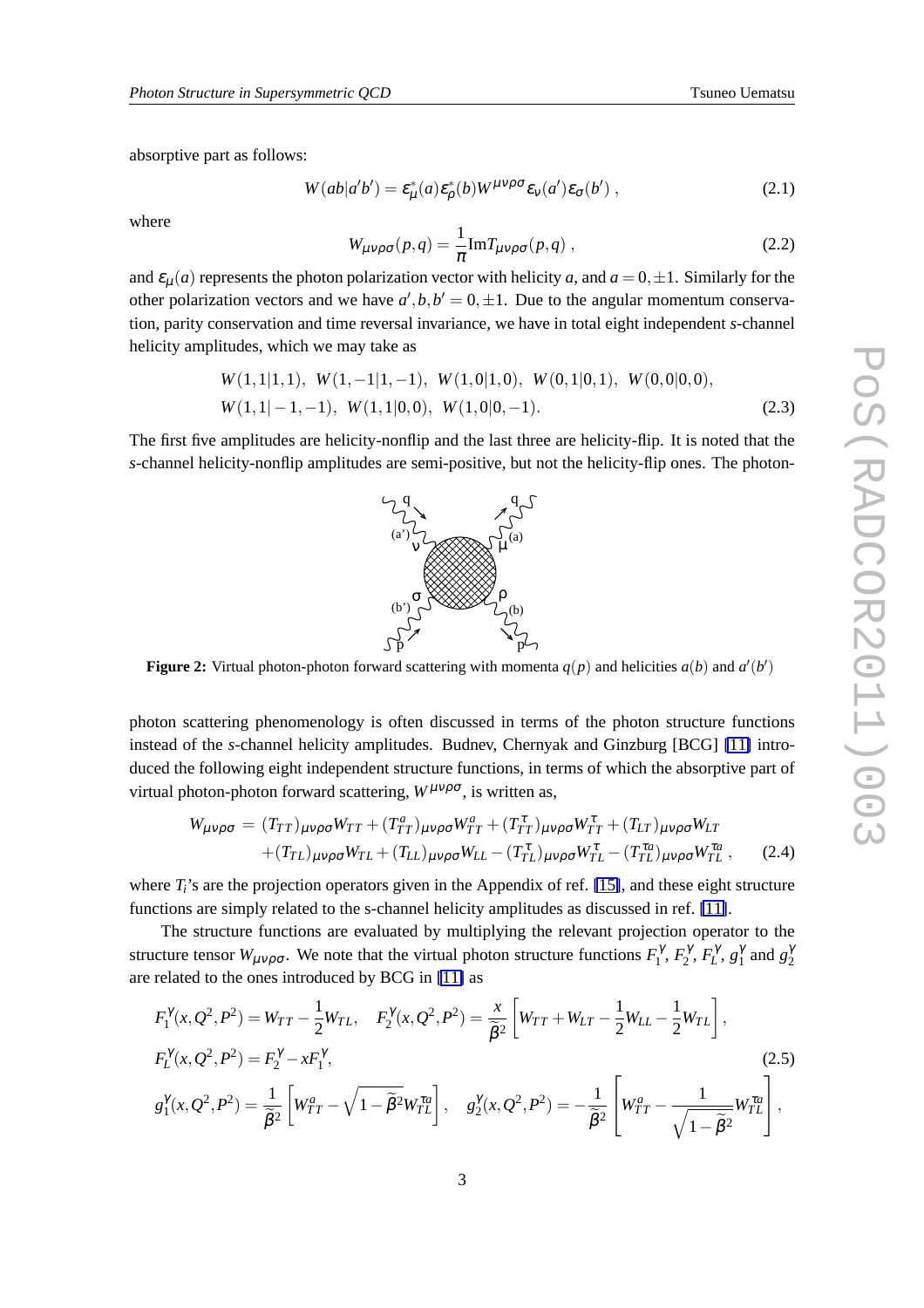<span id="page-3-0"></span>where independent variables are  $x = Q^2/2p \cdot q$  (Bjorken variable),  $P^2$ ,  $Q^2$  and  $m^2$ . Here we have introduced the variable  $\hat{\beta}$  given as

$$
\widetilde{\beta} = \sqrt{1 - \frac{P^2 Q^2}{(p \cdot q)^2}} = \sqrt{1 - \frac{4x^2 P^2}{Q^2}}.
$$
\n(2.6)



**Figure 3:**  $F_2^{\gamma}$  (left) and  $g_1^{\gamma}$  (right) as functions of *x* for various values of squark mass, *m*, which are given in units of GeV, for fixed  $P^2 = (10)^2 \text{ GeV}^2$  and  $Q^2 = (1000)^2 \text{ GeV}^2$ .



**Figure 4:** Eight virtual photon structure functions:  $W_{TT}$ ,  $W_{LT}$ ,  $W_{TT}^a$ ,  $W_{TT}^{\tau}$ (Left),  $W_{TL}$ ,  $W_{LL}$ ,  $W_{TL}^{\tau}$ ,  $W_{TL}^{\tau a}$ (Right). The values of  $P^2$  and  $Q^2$  are in units of GeV<sup>2</sup>.

We have plotted in Figs.3 and 4, squark contributions to the photon structure functions as functions of *x*. The vertical axes are in units of  $N_c \frac{\alpha}{\pi}$  $\frac{\alpha}{\pi}e_q^4$ , where  $N_c$  is the number of colors,  $N_c = 3$ for supersymmetric QCD.  $e_q$  is the electric charge of the squark which is the super partner of the quark of the *q*-th flavor. In these plots we have chosen  $Q^2 = (1000)^2$ GeV<sup>2</sup>, and  $P^2 = (10)^2$ GeV<sup>2</sup>. The allowed *x* region is  $0 \le x \le x_{\text{max}}$  with

$$
x_{\text{max}} = \frac{1}{1 + \frac{P^2}{Q^2} + \frac{4m^2}{Q^2}}.
$$
\n(2.7)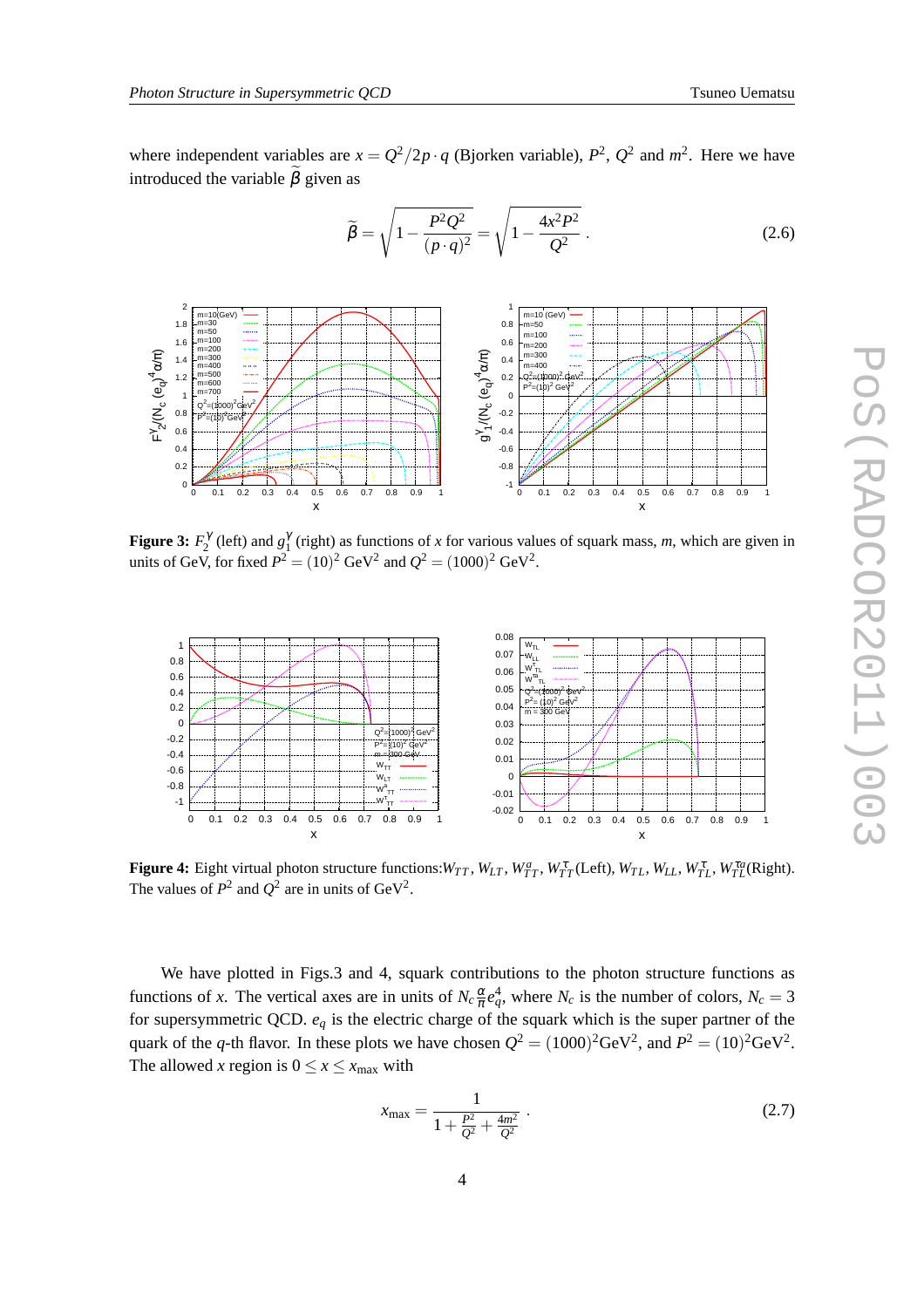The photon structure functions can be classified into two groups: (i)  $W_{TT}$ ,  $W_{LT}$ ,  $W_{TT}^a$ ,  $W_{TT}^{\tau}$  and (ii)  $W_{TL}$ ,  $W_{LL}$ ,  $W_{TL}^{\tau}$ ,  $W_{TL}^{\tau a}$ . The first group also exists for the real photon target, while the second group does not exist for the real photon case and are small in magnitude compared to the first group. The graphs show that all the structure functions tend to vanish as  $x \rightarrow x_{\text{max}}$  which is the kinematical constraint. The positivity constraints derived from the general Cauchy-Schwarz inequalities [\[14\]](#page-7-0) in fact lead to the following equalities for the squark contributions [\[15\]](#page-7-0):

$$
W_{TT}^{\tau} = W_{TT} + W_{TT}^{a} \tag{2.8}
$$

$$
|W_{TL}^{\tau} - W_{TL}^{\tau a}| = \sqrt{W_{TL}W_{LT}} \tag{2.9}
$$

while we have an inequality

$$
\left| W_{TL}^{\tau} + W_{TL}^{\tau a} \right| \le \sqrt{\left( W_{TT} + W_{TT}^{a} \right) W_{LL}} \ . \tag{2.10}
$$

The first equality (2.8) can be rewritten in terms of the helicity amplitudes as

$$
W(1,1|-1,-1) = W(1,1|1,1) , \t\t(2.11)
$$

which holds both for the real ( $P^2 = 0$ ) and virtual ( $P^2 \neq 0$ ) photon target.

#### **3. Evolution equation and heavy mass effects**

Many authors have studied heavy quark mass effects in the nucleon [\[12\]](#page-7-0) and the photon structure functions [\[13,](#page-7-0) [14\]](#page-7-0). Now we consider the heavy parton mass effects, and we decompose the parton distributions in the case where we have  $n_f - 1$  light quarks and one heavy quark flavor which we take the  $n_f$ -th quark and all the squarks have the same heavy mass, while the gluino has another heavy mass [\[9,](#page-7-0) [10\]](#page-7-0):

$$
\vec{q}^{\gamma}(t) = (G, \lambda, q_1, \cdots, q_{n_f-1}, s_1, \cdots, s_{n_f-1}, q_H, s_H).
$$
\n(3.1)

We denote the *i*-th light flavor quark, squark by  $q_i(x, Q^2, P^2)$ ,  $s_i(x, Q^2, P^2)$ ,  $(i = 1, \dots, n_f - 1)$ , one heavy quark and its superpartner (squark) by  $q_H$ ,  $s_H$  and the gluon, gluino by  $G(x, Q^2, P^2)$ ,  $\lambda(x, Q^2, P^2)$ , respectively. We now define light flavor-nonsinglet (LNS) and singlet (LS) combination of the quark and the squark as follows:

$$
q_{LNS} = \sum_{i=1}^{n_f-1} (e_i^2 - \langle e^2 \rangle_L) q_i, \quad s_{LNS} = \sum_{i=1}^{n_f-1} (e_i^2 - \langle e^2 \rangle_L) s_i,
$$
  

$$
q_{LS} = \sum_{i=1}^{n_f-1} q_i, \quad s_{LS} = \sum_{i=1}^{n_f-1} s_i, \quad \langle e^2 \rangle_L = \frac{1}{n_f-1} \sum_{i=1}^{n_f-1} e_i^2.
$$
 (3.2)

Then we rearrange the parton distributions as

$$
\vec{q}^{\gamma}(t) = (G, \lambda, q_{LS}, s_{LS}, q_H, s_H, q_{LNS}, s_{LNS}). \qquad (3.3)
$$

The evolution equations are given by

$$
\frac{d\vec{q}^{\gamma}(t)}{dt} = \vec{q}^{\gamma}(t) \otimes P^{(0)} + \frac{\alpha}{\alpha_s(t)}\vec{k}^{(0)}
$$
\n(3.4)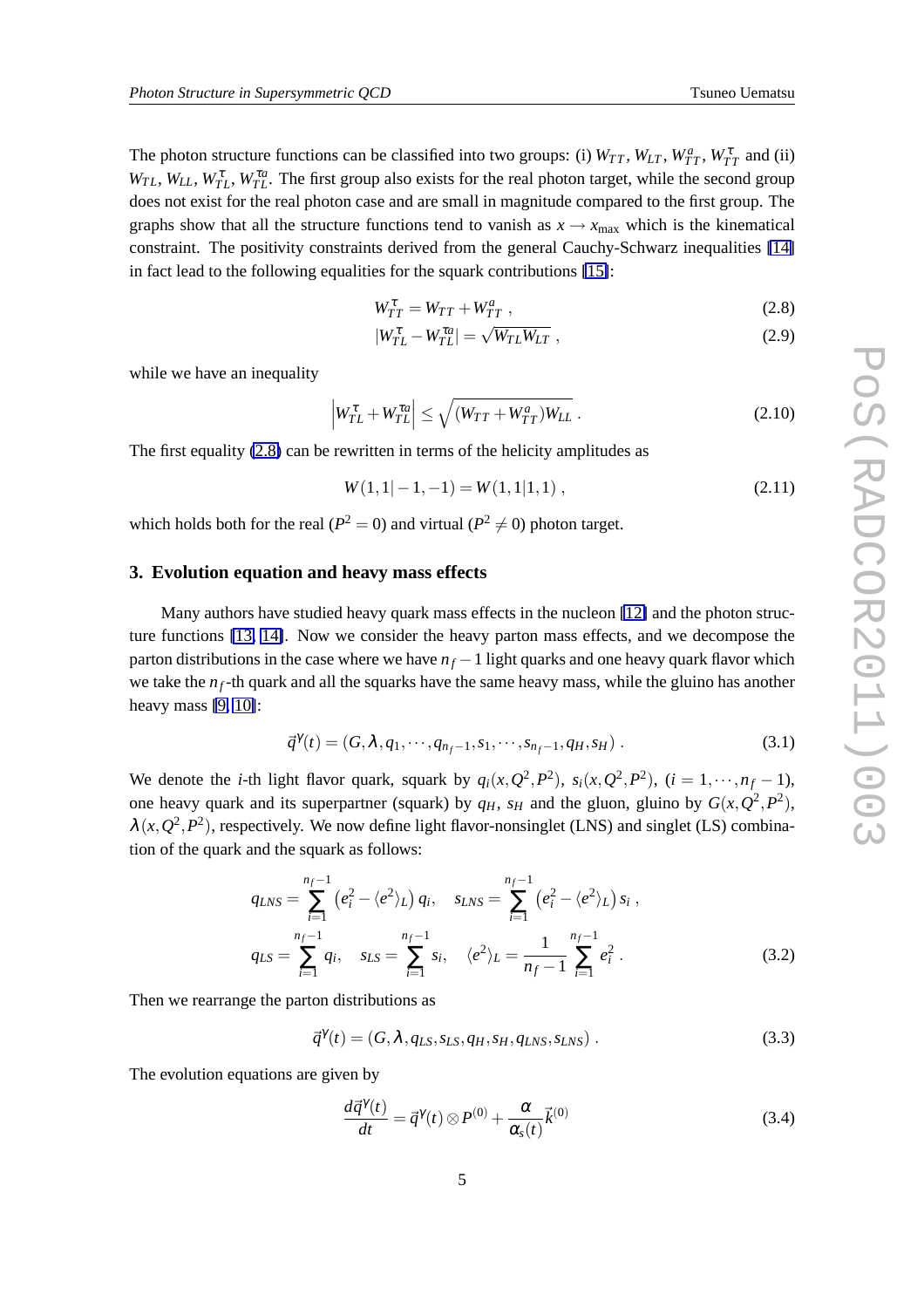where the parton-parton splitting function  $P^{(0)}$  and the photon-parton splitting function  $\vec{k}^{(0)}$  are given in ref. [\[6,](#page-7-0) [16\]](#page-7-0).

Now we take into account the heavy mass effects by setting the initial conditions for the heavy parton distribution functions as discussed in [\[10\]](#page-7-0). We note here that the structure function  $F_2^{\gamma}$  can be written as a convolution of the parton distribution and the Wilson coefficient function  $F_2^{\gamma}(x, Q^2, P^2)/x = \vec{q}^{\gamma} \otimes \vec{C}$ . We put the initial conditions for the moments of the parton distributions are defined as

$$
\vec{q}^{\gamma}(n,t=0) = \left(0, \hat{\lambda}(n), 0, \hat{s}_{LS}(n), \hat{q}_H(n), \hat{s}_H(n), 0, \hat{s}_{LNS}(n)\right) ,\qquad (3.5)
$$

and require that the following boundary conditions are satisfied:

$$
\lambda(n, Q^2 = m_{\lambda}^2) = 0, s_{LS}(n, Q^2 = m_{sq}^2) = 0, q_H(n, Q^2 = m_H^2) = 0, s_H(n, Q^2 = m_{sq}^2) = 0, s_{LNS}(n, Q^2 = m_{sq}^2) = 0,
$$
\n(3.6)

where  $m_{\lambda}$ ,  $m_{sq}$  and  $m_H$  are the mass of the gluino, squarks and the heavy (here we take top) quark, respectively. Note that here we take all the squarks have the same mass *msq*.

By solving the evolution equation taking into account the above boundary condition we get for the moment of  $\vec{q}^{\gamma}$ :

$$
\vec{q}^{\gamma}(n,t) = \frac{\alpha}{8\pi\beta_0} \frac{4\pi}{\alpha_s(t)} \vec{K}_n^{(0)} \sum_i P_i^n \frac{1}{1+d_i^n} \left\{ 1 - \left[ \frac{\alpha_s(t)}{\alpha_s(0)} \right]^{1+d_i^n} \right\} + \vec{q}^{\gamma}(n,0) \sum_i P_i^n \left[ \frac{\alpha_s(t)}{\alpha_s(0)} \right]^{d_i^n}, (3.7)
$$

where the  $P_i^n$  is the projection operator onto the eigenstate  $\lambda_i$  of the anomalous dimension matrices  $\hat{\gamma}_n = \sum_i P_i^n \lambda_i^n$  which are related to the splitting function  $P(x)$  as  $\hat{\gamma}_n \equiv -2 \int_0^1 dx x^{n-1} P(x)$  and  $d_i^n \equiv$  $\lambda_i^n/2\beta_0$ .  $\vec{K}_n^{(0)}$  is the anomalous dimension corresponding to the photon-parton splitting function,  $\vec{R}^{(0)}_n = 2 \int_0^1 dx x^{n-1} \vec{k}^0(x)$ . The initial value  $\vec{q}^{\gamma}(n,0)$  is determined so that we have

$$
q_j^{\gamma}(t = t_{m_j}) = 0, \quad t_{m_j} = \frac{2}{\beta_0} \ln \frac{\alpha_s(P^2)}{\alpha_s(m_j^2)}, \tag{3.8}
$$

for  $j = \lambda$ ,  $s_{LS}$ ,  $q_H$ ,  $s_H$  and  $s_{INS}$ . By solving the above coupled equations (3.8) we get the initial condition (3.6).

Now we write down the moments of the structure function in terms of the parton distribution functions and the coefficient functions, which are  $\mathscr{O}(\alpha_s^0)$  at LO. We take

$$
\vec{C}_n^{(0)}(1,0)^T = (0,0,\langle e^2 \rangle_L, \langle e^2 \rangle_L, e_H^2, e_H^2, 1, 1) \,. \tag{3.9}
$$

Then the *n*-th moment of the structure function  $F_2^{\gamma}$  to the leading order in SQCD is given by

$$
M_n^{\gamma} = \int_0^1 dx x^{n-1} F_2^{\gamma} / x = \vec{q}^{\gamma}(n) \cdot \vec{C}_n^{\gamma}(1,0)
$$
  
=  $\langle e^2 \rangle_L q_{LS} + \langle e^2 \rangle_L s_{LS} + e_H^2 q_H^2 + e_H^2 s_H + q_{LNS} + s_{LNS}$ . (3.10)

We have solved the equations (3.8) for  $\vec{q}^{\gamma}(n,0)$  numerically, and plug them into (3.7) for the parton distributions and then evaluate the moments of the structure function  $F_2^{\gamma}$  by the formula (3.10). By inverting the Mellin moment we get the  $F_2^{\gamma}$  as a function of *x*.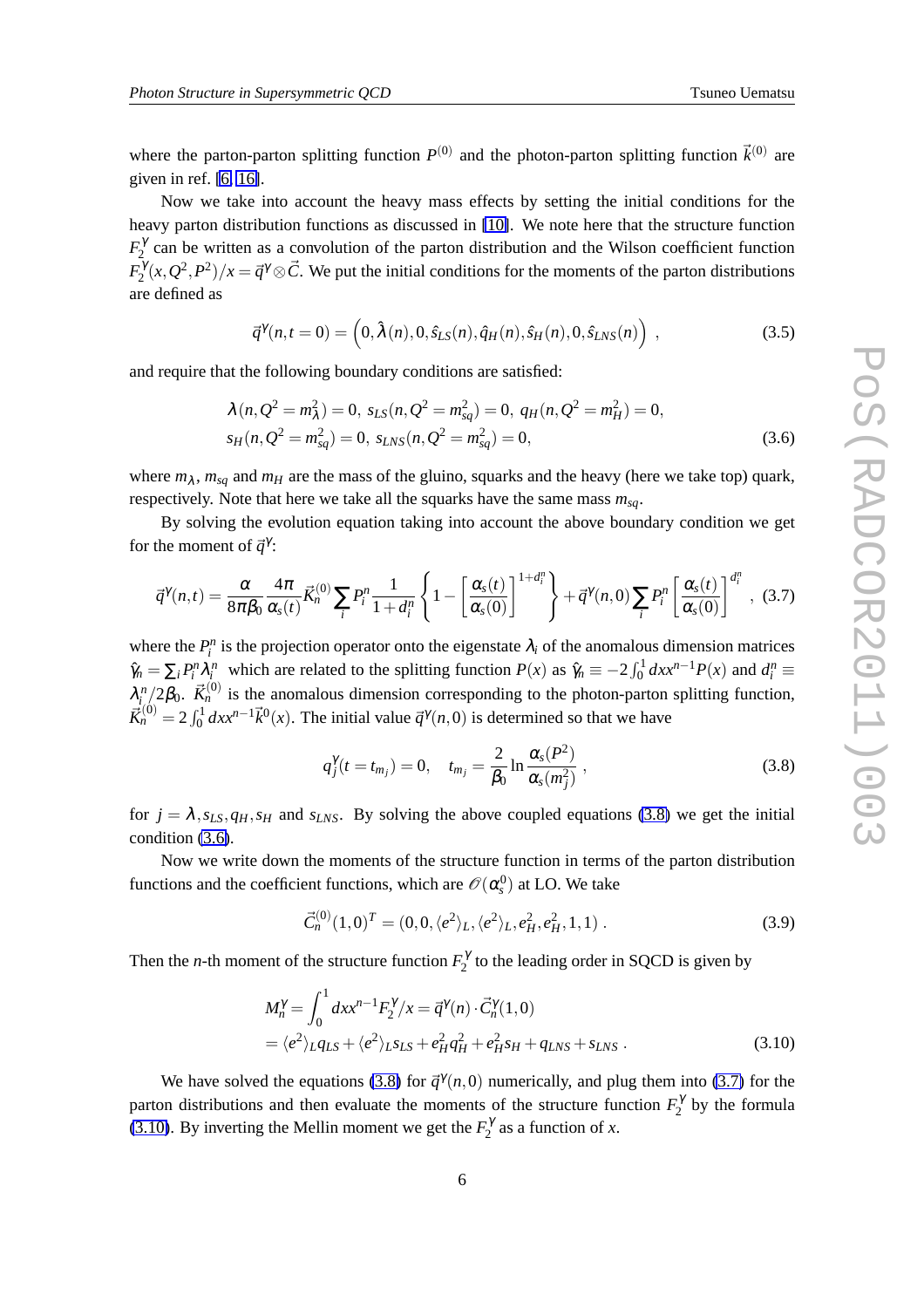In Fig.5, we have plotted our numerical results for the  $F_2^{\gamma}/\alpha$ . The 2dot-dashed (red) and dashed (green) curves correspond to the  $F_2^{\gamma}/\alpha$  for the massless QCD and SQCD. For the more realistic case, we take  $n_f = 6$  treating the *u*, *d*, *s*, *c* and *b* as massless and take the top quark *t* massive. We assume that all the squarks possess the same heavy mass and the gluino has another heavy mass. In these analyses, we have taken  $Q^2 = (1000)^2$ GeV<sup>2</sup> and  $P^2 = (10)^2$ GeV<sup>2</sup>. We took the top mass  $m_{\text{top}} = 175 \text{ GeV}$ , the common squark mass,  $m_s = 300 \text{ GeV}$  and the gluino mass  $m_{\lambda} = 700$  GeV.



**Figure 5:**  $F_2^{\gamma}(x, Q^2, P^2)/\alpha$  with SUSY particles as well as top threshold included. The dashed (2dot-dashed) curve corresponds to the massless SQCD (QCD) case. The double-dotted curve shows the massive QCD case. The dash-dotted (dotted) curve corresponds to the quark (squark) component of the massive QCD. The solid curve means the  $F_2^{\gamma}/\alpha$  for the massive SQCD. The kink at *x*=0.89 (0.74) corresponds to the top (squark) threshold. The light-blue solid curve shows the parton-model result with 6 quarks (heavy top) and 6 massive squarks.

The double-dotted (blue) curve shows  $F_2^{\gamma}/\alpha$  for the QCD with the mass of the top quark as well as the threshold effects taken into account. The dash-dotted (dark-green) curve shows the quark component for the massive SQCD case with massive top quark, while the dotted (pink) curve means the squark component for the same case. The sum of these leads to the solid (orange) curve which corresponds to  $F_2^{\gamma}/\alpha$  for the massive SQCD with massive top and threshold effects included. Here, we adopt the prescription for taking into account the threshold effects by rescaling the argument of the distribution function  $f(x)$  as  $f(x) \rightarrow f(x/x_{\text{max}})$  with  $x_{\text{max}}$  given in [\(2.7\)](#page-3-0). After this substitution the range of *x* becomes  $0 \le x \le x_{\text{max}}$ . In this figure we have also shown the parton-model result with 6 quarks (heavy top) and 6 massive squarks by light-blue solid curve.

At small *x*, there is no significant difference between massless and massive QCD, while there exists a large difference between massless and massive SQCD. At large *x*, the significant masseffects exist both for non-SUSY and SUSY QCD. The SQCD case is seen to be much suppressed at large *x* compared to the QCD. The squark contribution to the total structure function in massive SQCD appears as a broad bump for  $x < x_{\text{max}}$ . Here of course we could set the squark mass larger than 300 GeV, *e.g.* around 1 TeV, as recently reported by the ATLAS/CMS group at LHC, for higher values of  $Q^2$ .